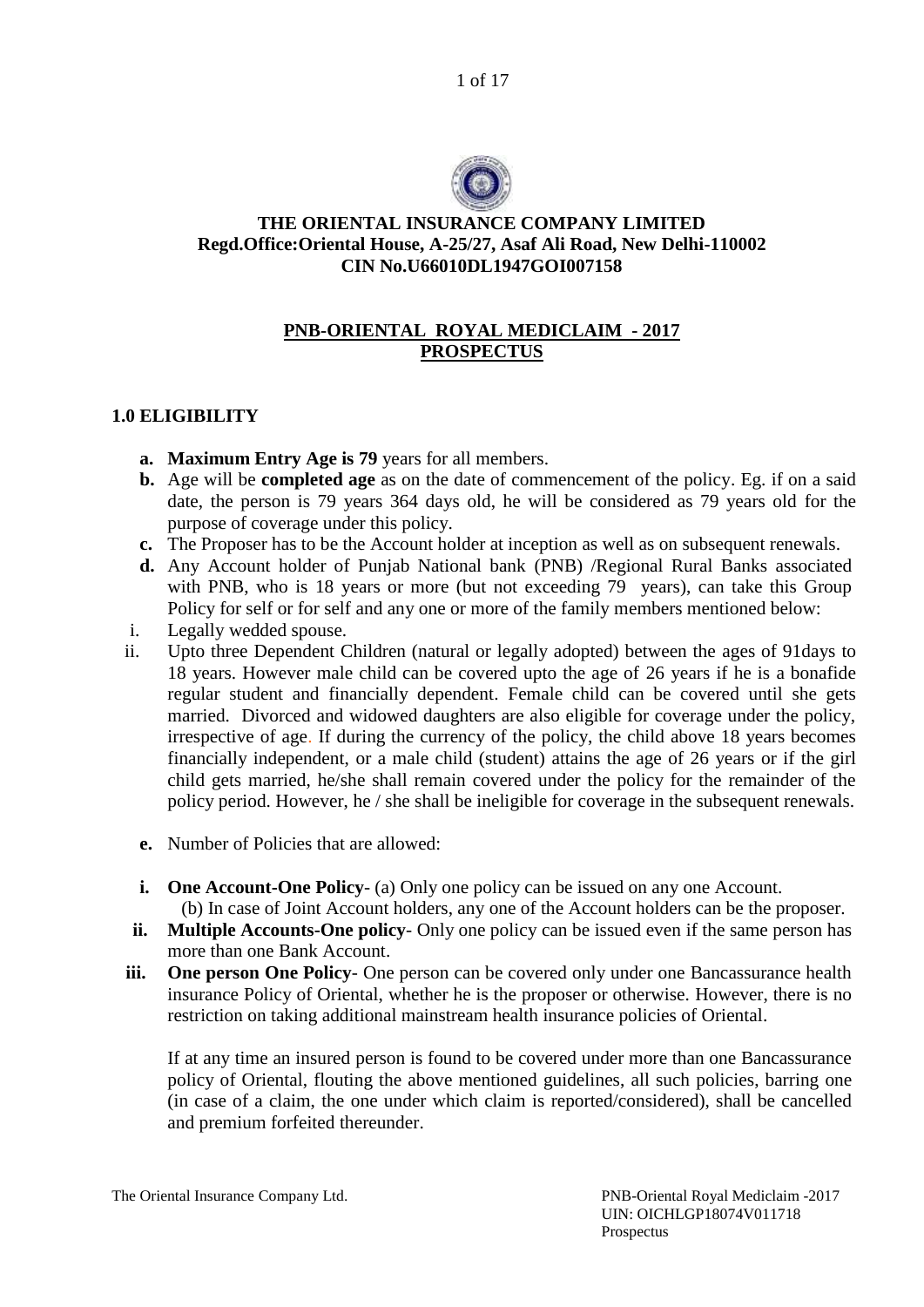# **1.1 SALIENT FEATURES**

- i. This policy can be taken either for the self alone or alongwith the family (as specified in 1.0d above) with Sum Insured on floater basis.
- ii. There are 10 Sum Insured slabs ranging from Rs.1lakhs to 10 lakhs, at an interval of 1lakh each.
- iii. Pre-existing Diseases are covered after three consecutive Policy periods.
- iv. Premium is charged based on the age of the proposer Account holder and the Sum Insured opted.
- v. No Pre-acceptance medical check-up is required. However, if the Proposal Form reveals adverse Medical History in respect of any proposed individual, such individual may be subject to pre-insurance Medical tests. In such cases, 50% of the cost shall be borne by the Company, if the proposal in respect of that individual is accepted by the Company.
- vi. **Daily Hospital Cash** only in respect of the proposer Account holder: Rs.200 per day of hospitalisation is payable, maximum compensation being Rs.1000 during the policy period, subject to hospitalisation claim being admissible under the policy.
- vii. **Organ donor expenses** when Insured Person is the Recipient: The policy covers In-patient Hospitalisation Medical expenses in respect of the organ donor provided that the organ donation is for the Insured Person and organ donation conforms to the Transplantation of Human Organs Act 1994(amended) and any other extant Act, Central / State Rules / regulations, as applicable, in respect of transplantation of human organs.
- viii. **Ambulance Charges:** The policy covers ambulance charges upto Rs.1000 during the policy period, subject to claim in respect of hospitalisation being admissible under the policy.
	- ix. **Funeral Expenses**: Lumpsum amount of Rs.1000 per insured person is payable in case of death of the insured person, subject to hospitalisation claim being admissible under the policy.
	- x. 116 **Day Care Procedures**
- xi. Term of the Policy is one year and is renewable lifelong.
- xii. **Cashless facility** is available in network hospitals
- xiii. **Grace Period** of 30 days for renewal of policy, subject to conditions
- xiv. **Free Look Period** of 15 days from the date of receipt of the policy documents.
- xv. Sub-limits shall apply on following procedures, as below

|     |                                   | Sub-limits in INR |              |                        |
|-----|-----------------------------------|-------------------|--------------|------------------------|
| Sl. | Procedure                         | $SI < 2$ lakhs    | SI 2-5 lakhs | $\vert$ SI $>$ 51 akhs |
| ı.  | Cataract                          | 19000             | 24000        | 30000                  |
| ۷.  | Total Knee Replacement excluding  | 90000             | 110000       | 150000                 |
|     | implant                           |                   |              |                        |
| J.  | Hip Replacement excluding implant | 90000             | 110000       | 150000                 |

Limits for 2&3 above are for unilateral procedures and additional 50% will be considered for bilateral procedures. Amount payable under the policy shall be the actuals (pre-negotiated rates in case of Network providers) or the above stated limits, whichever is lower.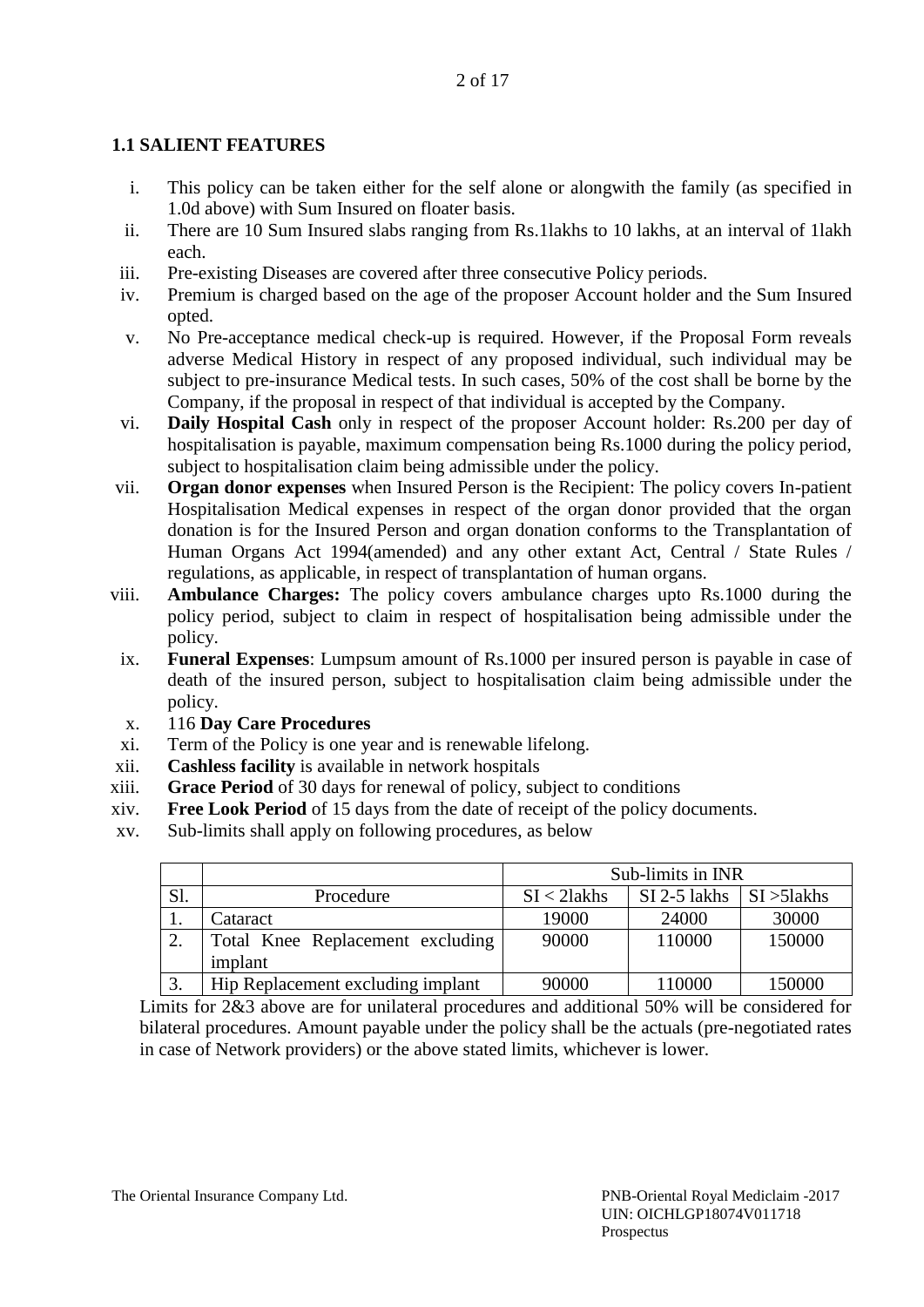### **2. COVERAGE**

The policy covers reasonable and customary charges in respect of Hospitalisation and / or Domiciliary Hospitalisation for Medically Necessary treatment only for illnesses / diseases contracted/suffered or injury sustained by the Insured Person(s) during the Policy period, upto the limit of Sum Insured, as detailed below:

| <b>A.</b>       |                                                                                        |                                                         |  |
|-----------------|----------------------------------------------------------------------------------------|---------------------------------------------------------|--|
| Sl.             | <b>Expenses covered</b>                                                                | Limits                                                  |  |
| i.              | Room, Boarding and Nursing Expenses as provided                                        | 1 % of the Sum Insured per                              |  |
|                 | by the Hospital /Nursing Home.                                                         | day                                                     |  |
|                 |                                                                                        |                                                         |  |
| $\ddot{\rm ii}$ | Intensive Care Unit (ICU) Expenses as provided by                                      | 2% of the Sum Insured per                               |  |
|                 | the Hospital /Nursing Home.                                                            | day.                                                    |  |
|                 | a. Number of days of stay under 'i' and 'ii' above should not exceed total number of   |                                                         |  |
|                 | days of stay in the Hospital. All related expenses (including iii and iv below) shall  |                                                         |  |
|                 | also be payable as per the entitled room category based on the Room Rent limit as      |                                                         |  |
|                 | mentioned above. This restriction shall not apply on medicines / pharmaceuticals and   |                                                         |  |
|                 | body implants.                                                                         |                                                         |  |
|                 | b. Any expense in excess of reasonable and customary charges as defined under 3.26,    |                                                         |  |
|                 | or in excess of negotiated prices (in case of network hospitals) shall be borne by the |                                                         |  |
|                 | insured.                                                                               |                                                         |  |
| iii             | Medical<br>Practitioner,<br>Surgeon,<br>Anaesthetist,                                  | As per the limits of the Sum                            |  |
|                 | <b>Consultants, Specialists Fees</b>                                                   | Insured.                                                |  |
| iv              | Anaesthesia, Blood, Oxygen, Operation Theatre                                          | As per the limits of Sum                                |  |
|                 | Charges, Surgical Appliances, Medicines & Drugs,                                       | Insured.                                                |  |
|                 | Material<br>X-Ray,<br>Diagnostic<br>and<br>Dialysis,                                   |                                                         |  |
|                 | Chemotherapy, Radiotherapy, Cost of Pacemaker,                                         |                                                         |  |
|                 | Artificial Limbs $\&$ and similar expenses.                                            |                                                         |  |
| $\mathbf{V}$    | Ambulance service charges                                                              | Reimbursement<br>upto                                   |  |
|                 |                                                                                        | maximum Rs.1000 in any                                  |  |
|                 |                                                                                        | Policy period,<br>subject to                            |  |
|                 |                                                                                        | claim<br>being<br>admissible                            |  |
|                 |                                                                                        | the hospitalisation<br>under                            |  |
|                 |                                                                                        | section of the policy                                   |  |
| vi              | Daily Hospital Cash Allowance – only in respect of                                     | Rs.200<br>day<br>of<br>per<br>maximum                   |  |
|                 | the proposer Account holder.                                                           | hospitalisation,                                        |  |
|                 |                                                                                        | compensation being Rs.1000<br>during the policy period, |  |
|                 |                                                                                        | subject to claim being                                  |  |
|                 |                                                                                        | admissible<br>under<br>the                              |  |
|                 |                                                                                        | hospitalisation section of the                          |  |
|                 |                                                                                        | policy.                                                 |  |
| vii             | <b>Funeral Expenses:</b>                                                               | Lumpsum<br>payment<br>of                                |  |
|                 |                                                                                        | Rs.1000 per Insured person                              |  |
|                 |                                                                                        | in case of death of the                                 |  |
|                 |                                                                                        | insured person, subject to                              |  |
|                 |                                                                                        | claim<br>being<br>admissible                            |  |
|                 |                                                                                        | the hospitalisation<br>under                            |  |
|                 |                                                                                        | section of the policy                                   |  |
| viii            | Pre and Post Hospitalisation expenses                                                  | Medical expenses incurred                               |  |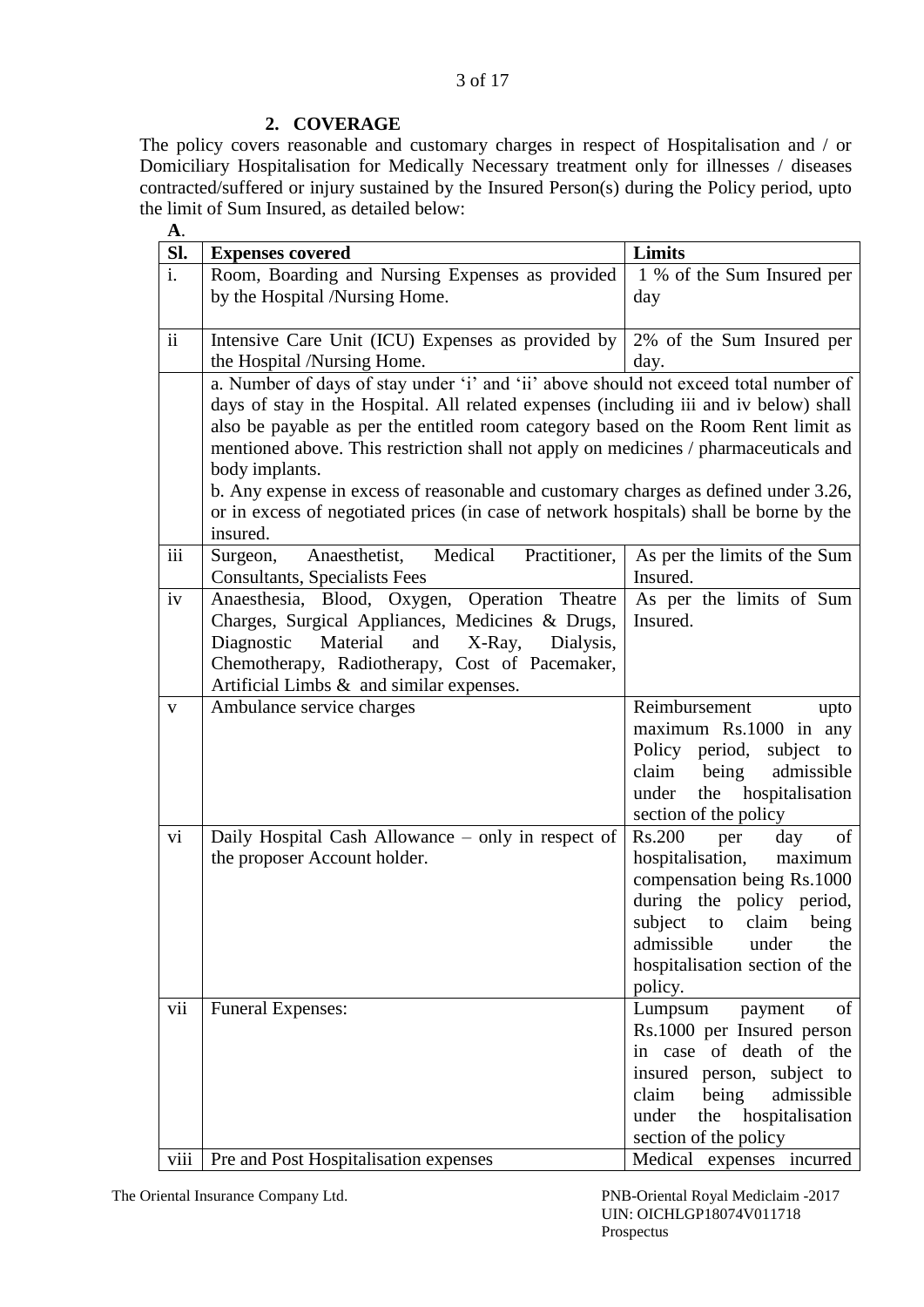| 4 of 17 |
|---------|

|    |                                                                               | 30days<br>prior<br>to       |
|----|-------------------------------------------------------------------------------|-----------------------------|
|    |                                                                               | Hospitalisation and upto 60 |
|    |                                                                               | days Post Hospitalisation.  |
| В. | DOMICILIARY HOSPITALISATION BENEFITS                                          |                             |
|    | Medical Practitioner, Consultants, 10% of Sum<br>Surgeon,                     | Insured,                    |
|    | Specialists Fees, Blood, Oxygen, Surgical   Maximum Rs.25000/- during         |                             |
|    | Appliances, Medicines & Drugs, Diagnostic Material $\vert$ the Policy period. |                             |
|    | and Dialysis, Chemotherapy, Nursing expenses.                                 |                             |

Domiciliary Hospitalisation benefit shall, however, not cover expenses in any of the following cases

- a) if the treatment lasts for a period of three days or less
- b) incurred on Pre and Post Hospitalisation treatment
- c) incurred on treatment of any of the following diseases :
	- i. Asthma
	- ii. Bronchitis
	- iii. Chronic Nephritis and Nephritic Syndrome
	- iv. Diarrhoea and all types of Dysenteries including Gastro-enteritis
	- v. Diabetes Mellitus and Insipidus
	- vi. Epilepsy
	- vii. Hypertension
	- viii. Influenza, Cough and Cold
	- ix. All Psychiatric or Psychosomatic Disorders
	- x. Pyrexia of unknown origin for less than 10 days
	- xi. Tonsillitis and Upper Respiratory Tract infection including Laryngitis and **Pharyngitis**
	- xii. Arthritis, Gout and Rheumatism.
- **Note:** (i) Liability of the Company under Domiciliary Hospitalisation Benefit is limited as stated in 2B.
	- (ii) Maximum liability of the Company under the policy is the Sum Insured as stated in the schedule.
- **C**. Relaxation to 24 hours minimum duration of hospitalisation is allowed in Specified Day Care procedures / Surgeries where such treatment is taken by an Insured Person in a Hospital / Day Care Centre (but not the Out-Patient department of a hospital), Or any other Day Care Treatment as mentioned in clause 3.10 and for which prior approval from Company / TPA is obtained in writing.
- **D.** In case of Ayurvedic, Yoga & Naturopathy, Unani, Siddha and Homeopathic treatment, Hospitalisation expenses are admissible only when the treatment is taken as an In-patient, as defined in 3.11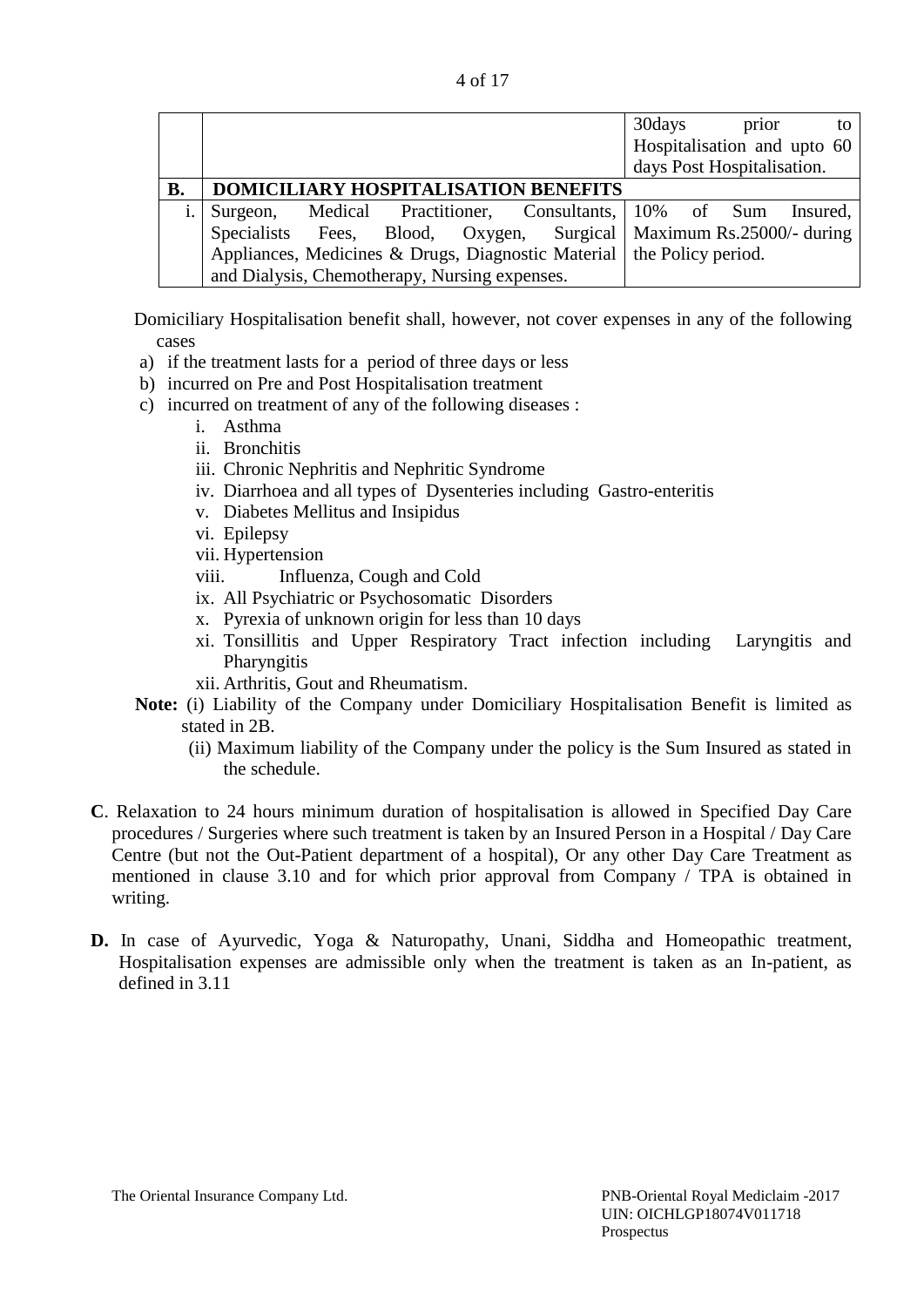## **DEFINITIONS:**

- **3.1. Accident**: is a sudden, unforeseen and involuntary event caused by external, visible and violent means.
- **3.2. Alternative Treatments: a**re forms of treatments other than 'Allopathy', or 'modern Medicine and include Ayurveda, Yoga and Naturopathy, Unani, Siddha, and Homeopathy in the Indian context.
- **3.3. Ambulance Services:** means ambulance service charges reasonably and necessarily incurred in shifting the insured person from residence to hospital for admission in emergency ward / ICU or from one Hospital / Nursing Home to another Hospital / Nursing Home, by registered ambulance only. The ambulance service charges are payable only if the hospitalisation expenses are admissible under the policy.
- **3.4. AYUSH:** AYUSH treatment refers to the Medical and/or hospitalisation treatments given under Ayurveda, Yoga and Naturopathy, Unani, Siddha, and Homeopathy systems.
- **3.5. Bancassurance:** means an arrangement entered into by the Company, with one or more Banks, for selling, inter-alia, health insurance policies.
- **3.6. Cashless Facility:** means a facility extended by the insurer or TPA on behalf of the Insurer to the insured, where the payments for the costs of the treatment undergone by the insured in accordance with the policy terms and conditions, are directly made to the network provider by the insurer to the extent of pre- authorization is approved.
- **3.7**. **Daily Hospital Cash Allowance**: When an insured account holder is hospitalized and a claim is admitted under the Policy, then the Company shall pay a Daily Hospital Cash Allowance as specified under 2A(vi) above.
- **3.8. DOMICILIARY HOSPITALISATION BENEFIT**: means medical treatment for a period exceeding three days for such disease/injury which in the normal course would require care and treatment at a hospital but is actually taken while confined at home under any of the following circumstances:
	- i the medical condition of the patient is such that he/she is not in a position to be moved to a hospital, or
	- ii the patient takes treatment at home on account of non availability of room in a hospital.
- **3.9. Day Care Centre**: means any institution established for day care treatment of illness and /or injuries OR a medical set -up within a hospital and which has been registered with the local authorities, wherever applicable, and is under the supervision of a registered and qualified medical practitioner AND must comply with all minimum criteria as under:
	- a. has qualified nursing staff under its employment,
	- b. has qualified medical practitioner (s) in charge,
	- c. has a fully equipped operation theatre of its own, where surgical procedures are carried out
	- d. maintains daily records of patients and will make these accessible to the Insurance company's authorized personnel.

**3.10. Day Care Treatment**: refers to medical treatment, and/or surgical procedure which is: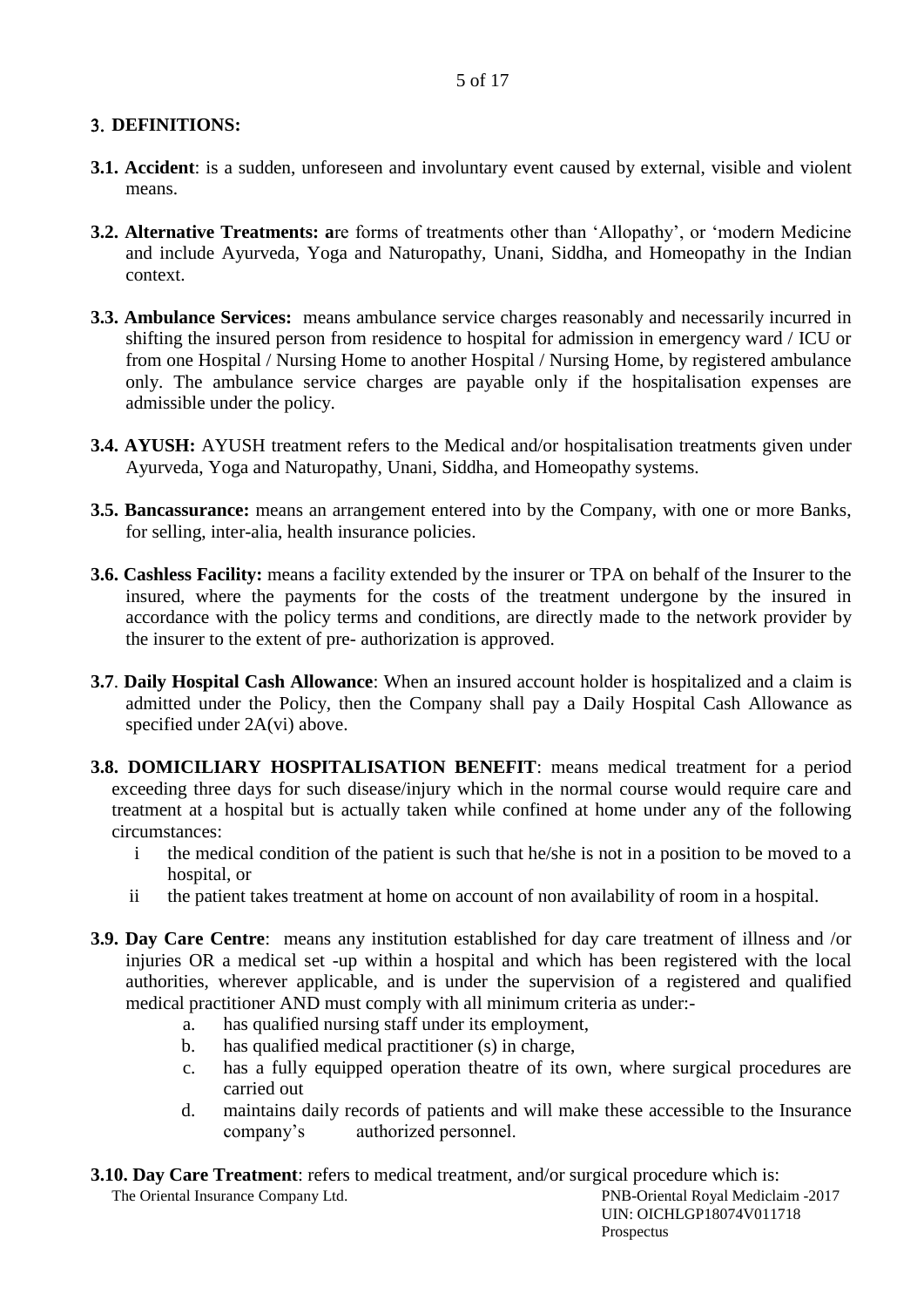- a. undertaken under General or Local anaesthesia in a hospital/day care centre in less than 24 hours because of technological advancement, and
- b. which would have otherwise required a hospitalization of more than 24 hours.

Procedures / treatments done in Out Patient Department are not payable under the policy even if converted to day care surgery / procedure or as in patient in the hospital for more than 24 hours.

- **3.11.Hospital/Nursing Home:** means any institution established for in- patient care and day care treatment of illness and / or injuries and which has been registered as a hospital with the local authorities under the Clinical Establishments (Registration and Regulation) Act, 2010 or under the enactments specified under the Schedule of Section 56(1) of the said Act OR complies with all minimum criteria as under:
	- a. has qualified nursing staff under its employment round the clock;
	- b.has at least 10 inpatient beds, in towns having a population of less than 10,00,000 and 15 inpatient beds in all other places;
	- c.has qualified medical practitioner (s) in charge round the clock;
	- d. has a fully equipped operation theatre of its own where surgical procedures are carried out
	- e. maintains daily records of patients and makes these accessible to the Insurance company's authorized personnel.

In case of AYUSH treatment, if the treatment is taken in a Government hospital or in any institute recognised by Govt. and/or accredited by Quality Council of India of National Accreditation Board on Health OR in :

- i. Teaching hospitals of AYUSH colleges recognised by Central Council of Indian medicine (CCIM) and Central Council of Homeopathy (CCH)
- ii. AYUSH hospitals having registration with Government authority under appropriate Act in the State / UT and complies with the following as minimum criteria
	- a. has at least 15 inpatient beds
	- b. has minimum 5 qualified and registered AYUSH doctors
	- c. has qualified paramedical staff under its employment round the clock.
	- d. has dedicated AYUSH therapy sections
	- e. maintains daily records of patients and makes these accessible to the Insurance company's authorized personnel.
- **3.12. Hospitalisation:** means admission in a Hospital for a minimum period of twenty four (24) inpatient care consecutive hours except for specified procedures/treatments, where such admission could be for a period of less than 24 consecutive hours.
- **3.13. I.D.Card:** means the card issued to the Insured Person by the TPA to avail Cashless facility in the Network Hospital.
- **3.14. Illness:** means a sickness or a disease or pathological condition leading to the impairment of normal physiological function which manifests itself during the policy period and requires medical treatment.
	- a. Acute condition is a disease, illness or injury that is likely to respond quickly to treatment which aims to return the person to his or her state of health immediately before suffering the disease/ illness/ injury which leads to full recovery.
	- b. Chronic condition is a disease, illness, or injury that has one or more of the following characteristics:

The Oriental Insurance Company Ltd. PNB-Oriental Royal Mediclaim -2017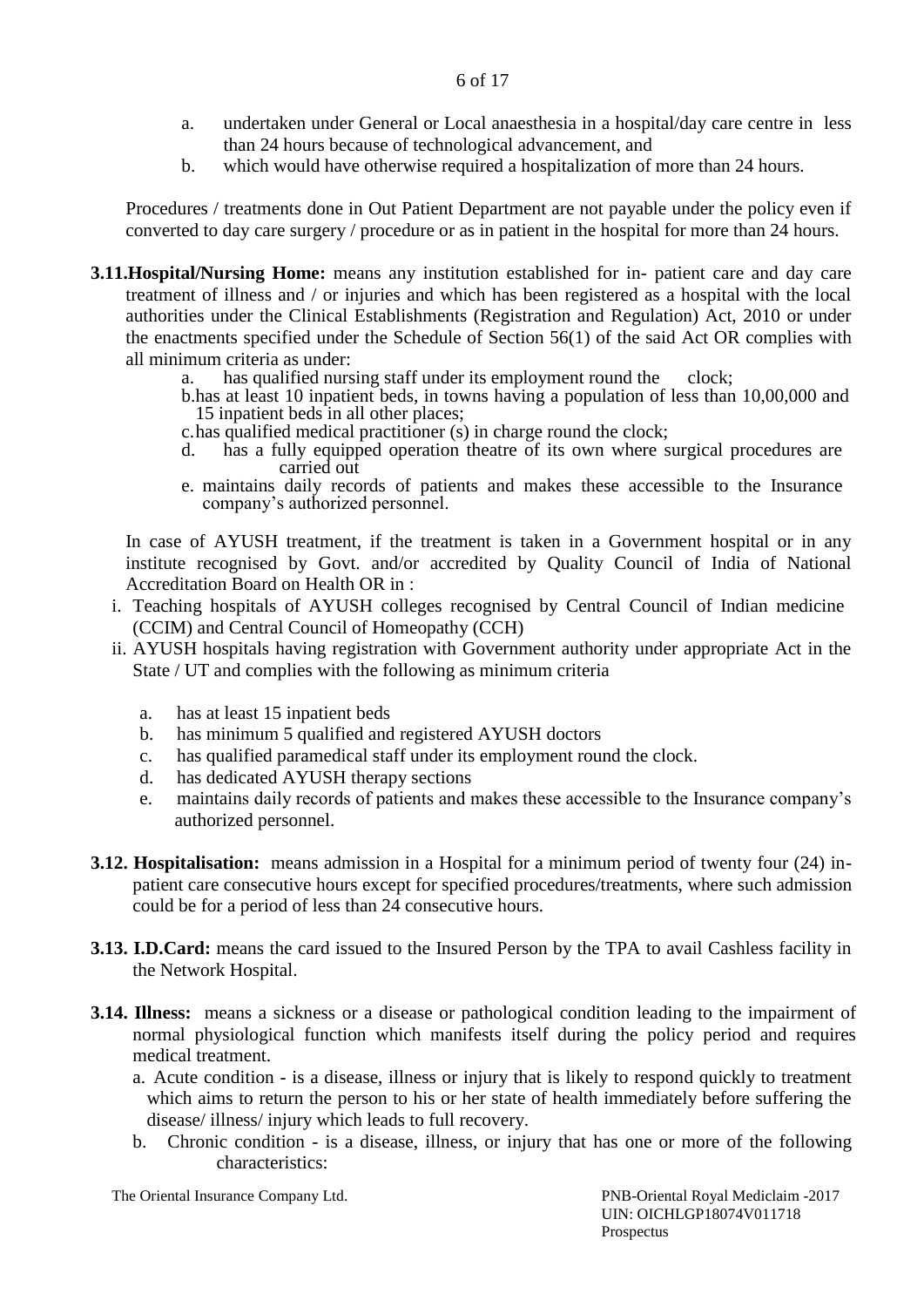- i. it needs ongoing or long-term monitoring through consultations, examinations, check-ups, and /or tests
- ii. it needs ongoing or long-term control or relief of symptoms
- iii. it requires rehabilitation or to be specially trained to cope with it
- iv. it continues indefinitely
- v. it comes back or is likely to come back.
- **3.15. Injury:** means accidental physical bodily harm excluding illness or disease solely and directly caused by external, violent and visible and evident means which is verified and certified by a Medical Practitioner.
- **3.16. Insured Person**: Means Person(s) named as Insured Person(s) on the schedule of the Policy.
- **3.17. Maternity Expenses**: shall include (a) Medical treatment expenses traceable to childbirth (including complicated deliveries and caesarean sections) incurred during hospitalisation (b) expenses towards lawful medical termination of pregnancy during the policy period.
- **3.18. Medical Advice**: means any consultation or advice from a Medical Practitioner including the issue of any prescription or follow-up prescription.
- **3.19. Medical Expenses:** means those expenses that an Insured Person has necessarily and actually incurred for medical treatment on account of illness or Accident on the advice of a Medical Practitioner, as long as these are no more than would have been payable if the Insured Person had not been insured and no more than other hospitals or doctors in the same locality would have charged for the same medical treatment.
- **3.20. Medically Necessary Treatment**: Medically necessary treatment means any treatment, tests, medication, or stay in hospital or part of a stay in hospital which:
	- a. is required for the medical management of the illness or injury suffered by the insured;
	- b. must not exceed the level of care necessary to provide safe, adequate and appropriate medical care in scope, duration, or intensity;
	- c. must have been prescribed by a medical practitioner;
		- d. must conform to the professional standards widely accepted in international medical practice or by the medical community in India.
- **3.21. Medical Practitioner:** means a person who holds a valid registration from the

Medical Council of any state or Medical Council of India or Council for Indian Medicine or for Homeopathy set up by the Government of India or a State Government and is thereby entitled to practice medicine within its jurisdiction; and is acting within the scope and jurisdiction of license.

- **3.22. Network Provider:** means hospital or health care provider enlisted by an insurer, TPA or jointly by an insurer and TPA to provide medical services to an insured either on payment or by a cashless facility.
- **3.23. Pre-Hospitalisation Expenses:** means medical expenses incurred during the period upto 30 days prior to the date of admission in the hospital provided that: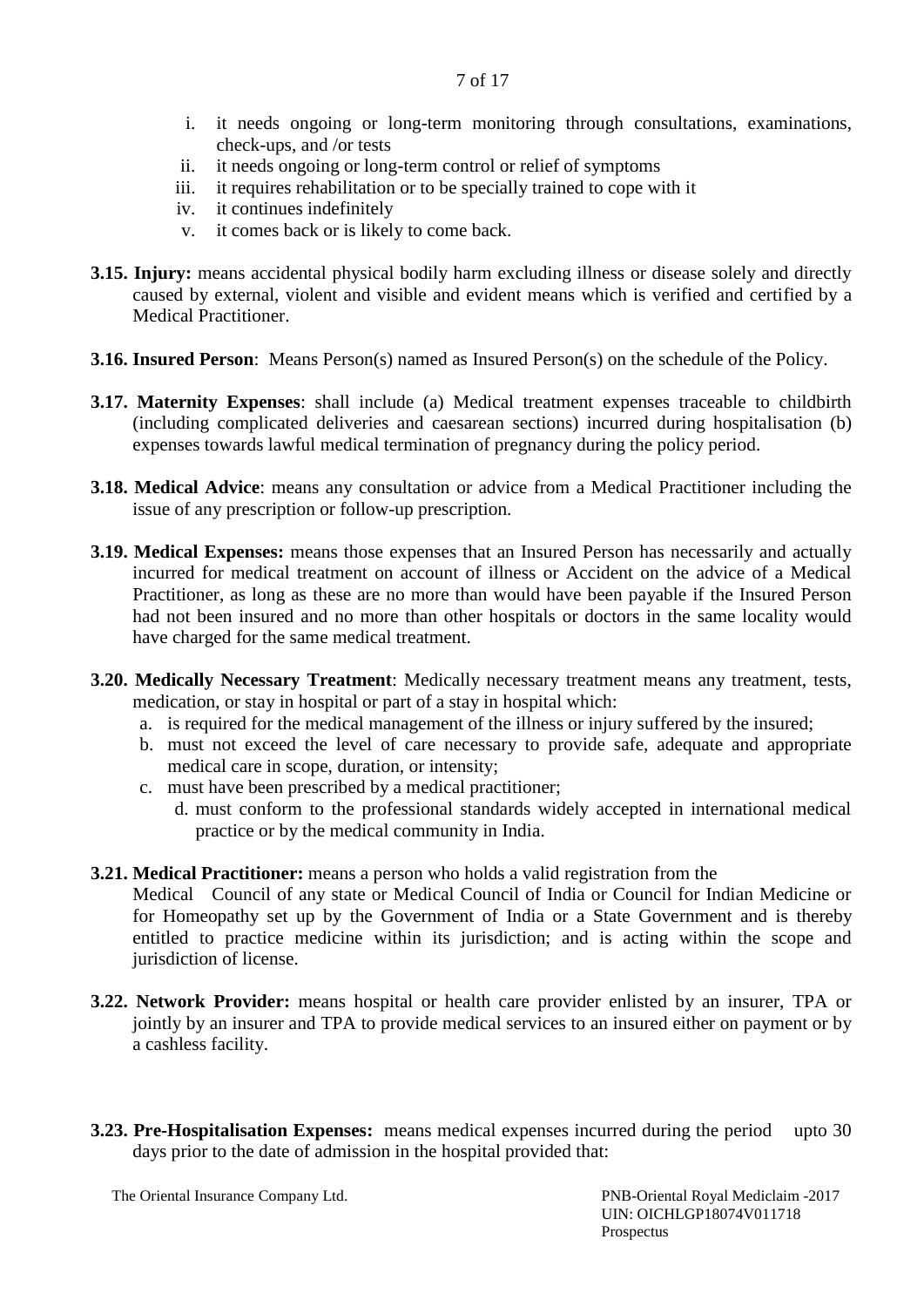- a. Such Medical Expenses are incurred for the same condition for which the Insured Person's Hospitalisation was required, and
- b. The In-patient Hospitalization claim for such Hospitalization is admissible by the Insurance Company.
- **3.24. Post-Hospitalisation Expenses**: means medical expenses incurred for a period upto 60 days from the date of discharge from the hospital, provided that:
	- a. Such Medical Expenses are incurred for the same condition for which the Insured Person's Hospitalisation was required, and
	- b. The In-patient Hospitalization claim for such Hospitalization is admissible by the Insurance Company.
- **3.25. Pre Existing Disease:** means any condition, ailment or injury or related condition(s) for which the Insured Person(s) had signs or symptoms, and / or was diagnosed, and / or received medical advice / treatment within 48 months prior to the first policy issued by the insurer
- **3.26. Reasonable and Customary Charges:** means the charges for services or supplies, which are the standard charges for the specific provider and consistent with the prevailing charges in the geographical area for identical or similar services, taking into account the nature of the illness / injury involved.
- **3.27. Renewal:** Renewal defines the terms on which the contract of insurance can be renewed on mutual consent with a provision of grace period for treating the renewal continuous for the purpose of all waiting periods.
- **3.28. Third Party Administrator (TPA):** means any person who is licensed under the IRDAI (Third Party Administrators – Health Service) Regulations, 2016, notified by the Authority, and is engaged, for a fee or remuneration by an insurance company, for the purposes of providing health services as defined in those regulations.
- **3.29. Qualified Nurse:** means a person who holds a valid registration from the Nursing Council of India or the Nursing Council of any state in India.
- **3.30. Unproven/Experimental Treatment:** Treatment including drug experimental therapy which is not based on established medical practice in India.
- **4. GENERAL EXCLUSIONS:** The Company shall not be liable to make any payment under this Policy in respect of any expense whatsoever incurred by any Insured Person in connection with or in respect of:
- **4.1** All Pre-existing Diseases (whether treated / untreated, declared or not declared in the Proposal Form), are excluded upto 36 months of the Policy being in force and shall be covered only after the Policy has been continuously in force for 36 months.

For the purpose of applying this condition, the date of inception of the first PNB-Oriental Royal Mediclaim shall be considered, provided the Renewals have been continuous and without any break in the policy period.

This exclusion shall also apply to any complication(s) arising from Pre existing Diseases. Such complications will be considered as part of the Pre existing health condition or Disease.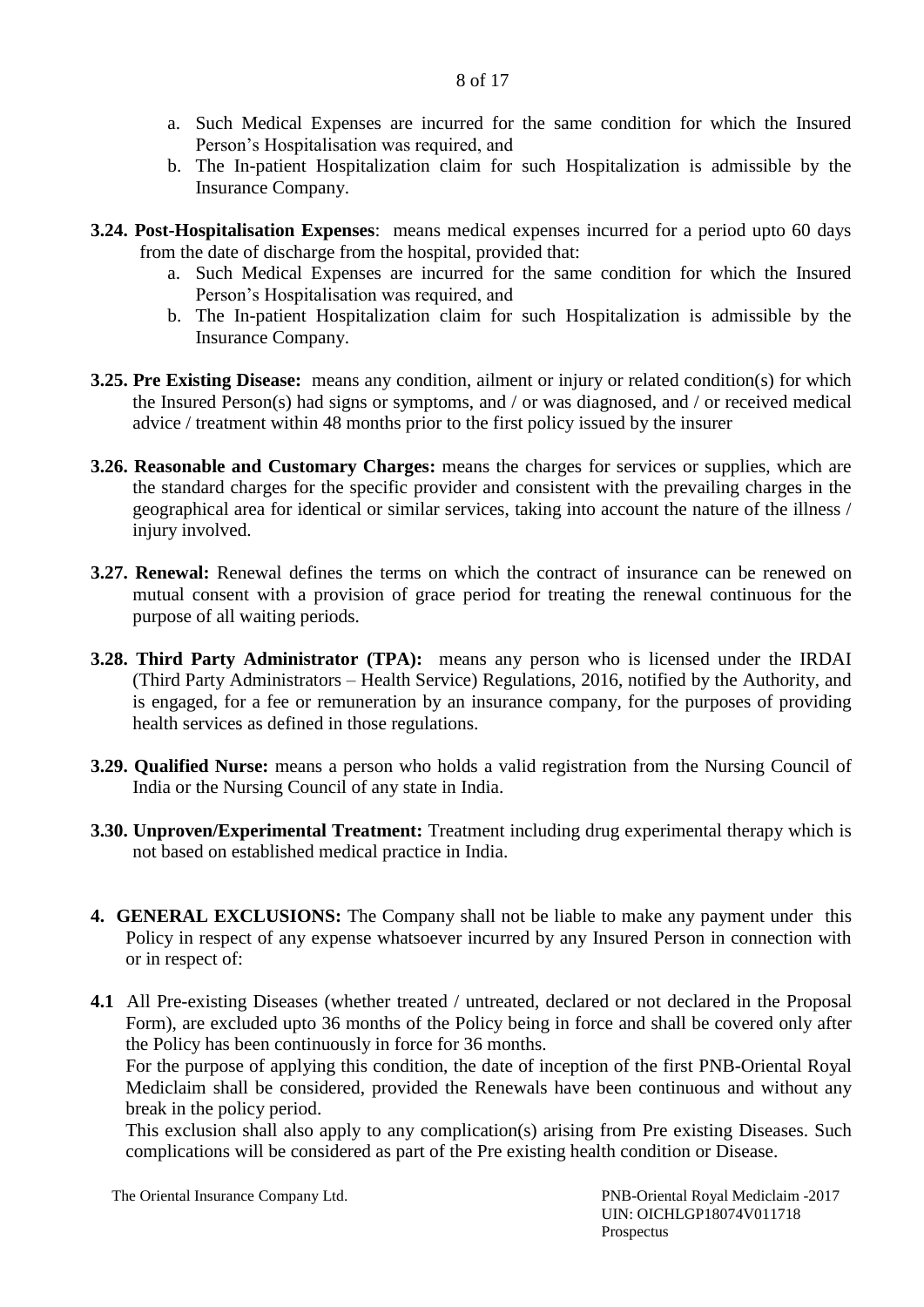4.2 The expenses on treatment of following ailments / diseases / surgeries, if contracted and / or manifested after inception of first Policy are not payable during the waiting period specified below.

| Sl.                     | <b>Ailment / Disease / Surgery</b>                                   | <b>Waiting Period</b> |
|-------------------------|----------------------------------------------------------------------|-----------------------|
| $\overline{\mathbf{i}}$ | Benign ENT disorders and surgeries i.e. Tonsillectomy,               | 12months              |
|                         | Adenoidectomy, Mastoidectomy, Tympanoplasty etc.                     |                       |
| $\overline{ii}$         | Polycystic ovarian diseases.                                         | 12months              |
| $\overline{\text{iii}}$ | Surgery of hernia.                                                   | 24 months             |
| iv                      | Surgery of hydrocele.                                                | 24 months             |
| V                       | Non infective Arthritis.                                             | 24 months             |
| vi                      | <b>Undescendent Testes.</b>                                          | 24 months             |
| vii                     | Cataract.                                                            | 24 months             |
| viii                    | Surgery of benign prostatic hypertrophy.                             | 24 months             |
| $\overline{1}X$         | Hysterectomy for menorrhagia<br>fibromyoma<br><b>or</b><br><b>or</b> | 24 months             |
|                         | myomectomy or prolapse of uterus.                                    |                       |
| $\mathbf X$             | Fissure / Fistula in anus.                                           | 24 months             |
| xi                      | Piles.                                                               | 24 months             |
| xii                     | Sinusitis and related disorders.                                     | 24 months             |
| xiii                    | Surgery of gallbladder and bile duct excluding malignancy.           | 24 months             |
| xiv                     | Surgery of genito urinary system excluding malignancy.               | 24 months             |
| XV                      | Pilonidal Sinus.                                                     | 24 months             |
| xvi                     | Gout and Rheumatism.                                                 | 24 months             |
| xvii                    | Hypertension.                                                        | 24 months             |
| xviii                   | Diabetes.                                                            | 24 months             |
| xix                     | Calculus diseases.                                                   | 24 months             |
| <b>XX</b>               | Surgery for prolapsed inter vertebral disk unless arising            | 24 months             |
|                         | from accident.                                                       |                       |
| xxi                     | Surgery of varicose veins and varicose ulcers.                       | 24 months             |
| xxii                    | Joint Replacement due to Degenerative condition.                     | 36 months             |
| <b>XX111</b>            | Age related osteoarthritis and Osteoporosis.                         | 36 months             |

**Note**: i. If the above diseases are pre-existing at the time of inception of the policy, clause.4.1 for Pre-existing Disease shall be applicable to such disease.

- ii. If the continuity of the Renewal is not maintained then subsequent cover will be treated as fresh Policy and clauses 4.1 and 4.2shall apply afresh, (whether or not a Proposal is submitted afresh) unless agreed by the Company and suitable endorsement passed on the Policy, by the duly authorised official of the Company. Similarly, if the Sum Insured is enhanced subsequent to the inception of the first Policy, clauses 4.1 and 4.2 shall apply afresh on the enhanced portion of the Sum Insured.
- 4.3 Injury or disease directly or indirectly caused by or arising from or attributable to war, invasion, act of Foreign enemy, war like operations (whether war be declared or not) or by nuclear weapons / materials.
- 4.4 Circumcision (unless necessary for treatment of a disease not excluded hereunder or as may be necessitated due to any accident), vaccination (including animal bite unless resulting in hospitalisation), inoculation or change of life or cosmetic or aesthetic treatment of any description, plastic surgery other than as may be necessitated due to an accident or as a part of any illness.

The Oriental Insurance Company Ltd. PNB-Oriental Royal Mediclaim -2017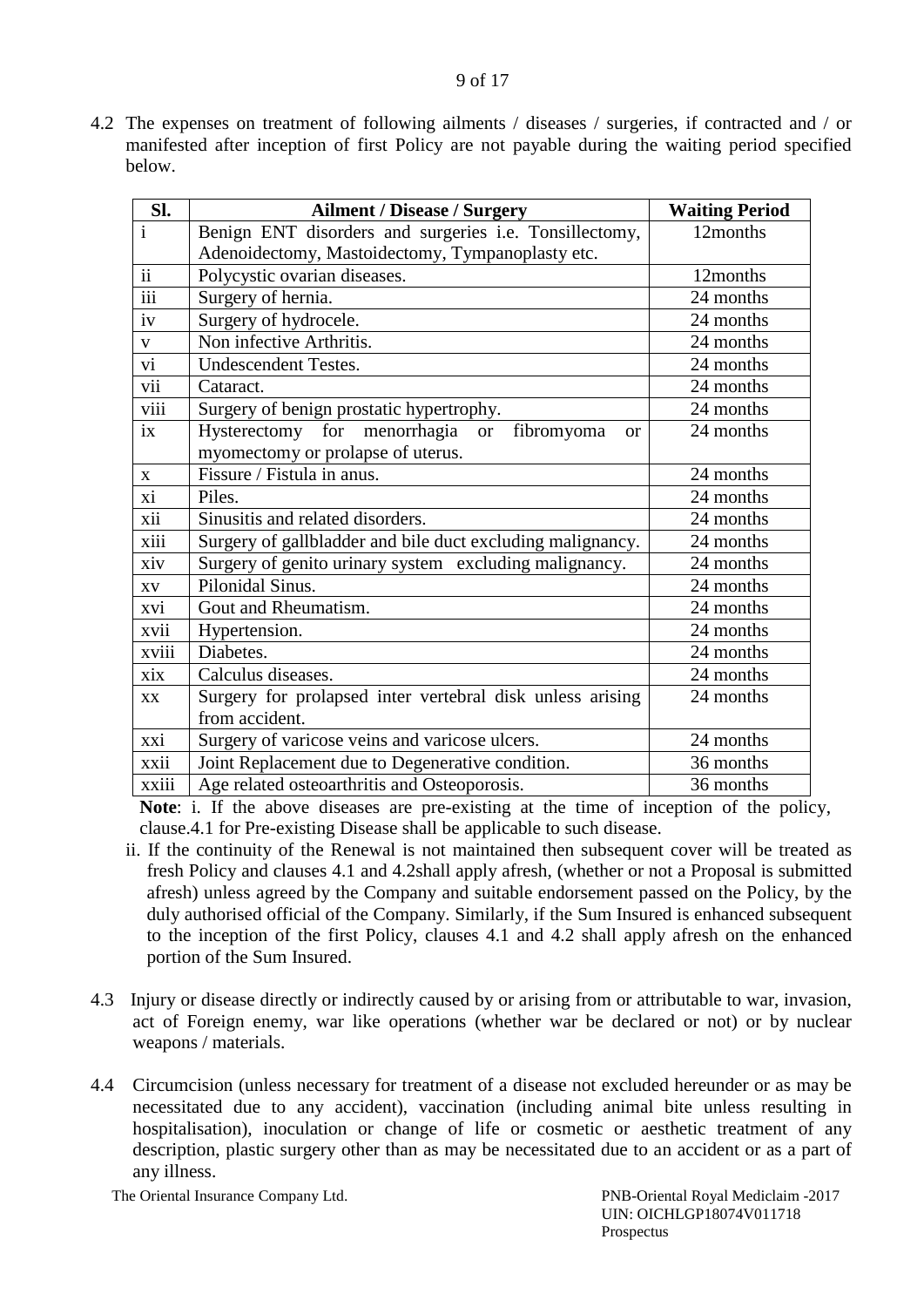- 4.5 Surgery for correction of eye sight, cost of spectacles, contact lenses, cochlear implant, hearing aids, and similar other external aids / implants.
- 4.6 Any dental treatment or surgery which is corrective, cosmetic or of aesthetic procedure, filling of cavity, crowns, root canal treatment including treatment for wear and tear etc., unless arising from disease or injury and which requires hospitalisation for treatment.
- 4.7 Convalescence, general debility, "run down" condition or rest cure, congenital internal and external diseases or defects or anomalies, sterility, any fertility, sub-fertility or assisted conception procedure, venereal diseases, intentional self-injury/suicide, all psychiatric and psychosomatic disorders and diseases / accident due to, and /or use, misuse or abuse of drugs / alcohol or use of intoxicating substances or such abuse or addiction etc., any disease or injury as a result of committing or attempting to commit a breach of Law with criminal intent.
- 4.8 All expenses arising out of any condition directly or indirectly caused by, or associated with Human T-cell Lymphotropic Virus Type III (HTLD - III) or Lymphadinopathy Associated Virus (LAV) or the Mutants Derivative or Variations Deficiency Syndrome or any Syndrome or condition of similar kind commonly referred to as AIDS, HIV and its complications including sexually transmitted diseases.
- 4.9 Expenses incurred at Hospital or Nursing Home primarily for evaluation / diagnostic purposes which is not followed by active treatment for the ailment during the hospitalised period.
- 4.10 Expenses on vitamins and tonics etc unless forming part of treatment for injury or disease as certified by the attending physician.
- 4.11 Any treatment arising from or traceable to pregnancy, childbirth, miscarriage, caesarean section, abortion or complications of any of these including changes in chronic condition as a result of pregnancy except in the case of abdominal operation for extra uterine pregnancy (ectopic pregnancy) which is proved by diagnostic means and certified to be life threatening by the attending Medical Practitioner, if left untreated.
- 4.12 Any unproven procedure or treatment, experimental or alternative medicine (other than Ayurveda, Yoga and Naturopathy, Siddha, Unani & Homeopathy as expressed in clause 2 D) and related treatment including acupressure, acupuncture, magnetic and such other therapies.
- 4.13 Expenses for investigation/treatment irrelevant to the disease in respect of which the insured person has been admitted or diagnosed.
- 4.14 Private nursing charges, Referral fee to family doctors, Out station consultants / Surgeons fees, etc.
- 4.15 Genetic disorders and stem cell implantation / surgery.
- 4.16 Cost of external and or durable Medical / Non medical equipment of any kind used for diagnosis and or treatment including CPAP, CAPD, APDS, Infusion pump etc., Ambulatory devices i.e. walker, Crutches, Belts, Collars, Caps, splints, slings, braces, Stockings etc. of any kind, Diabetic foot wear, Glucometer, Thermometer, Blood Pressure monitoring machine and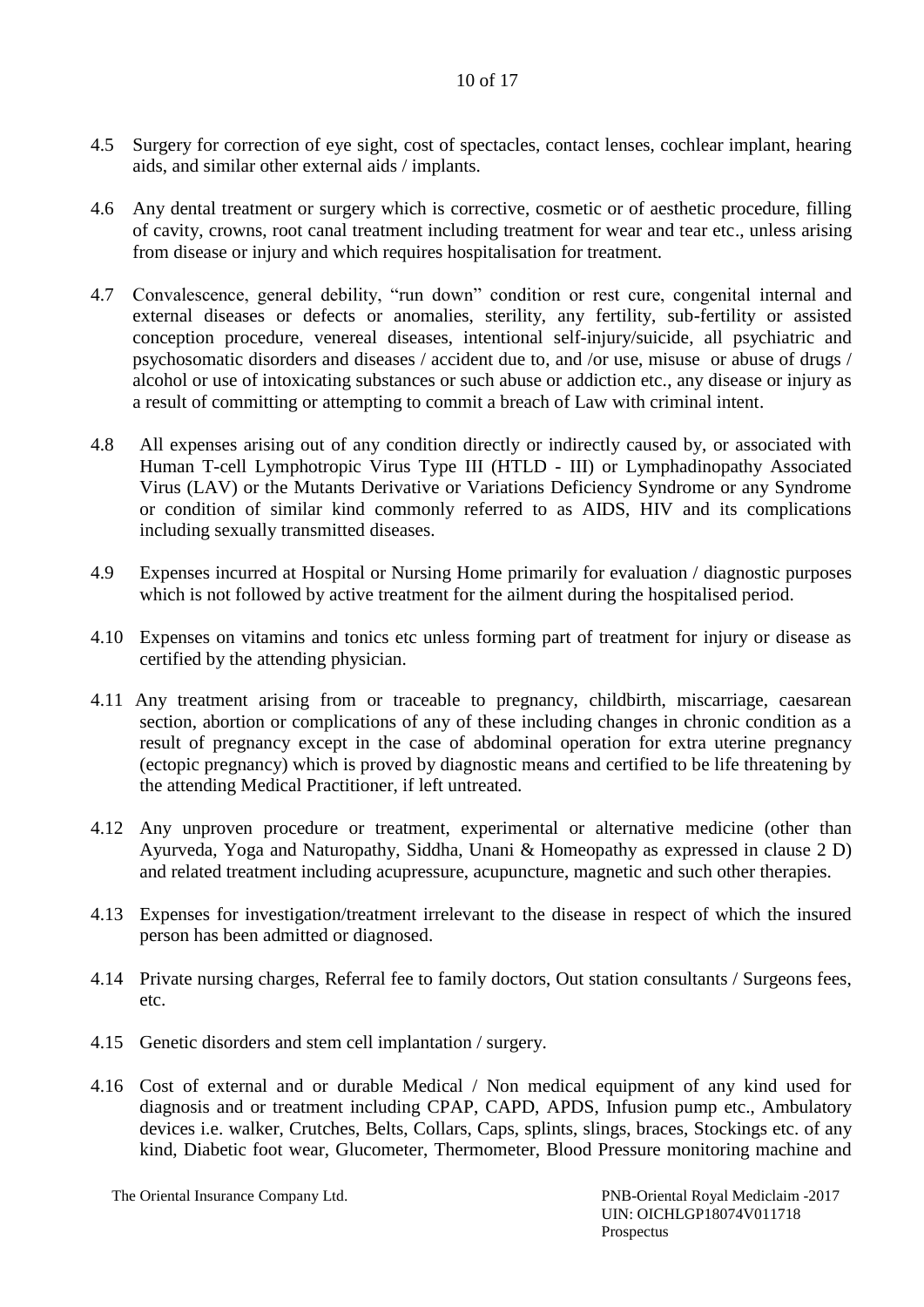similar related items and also any medical equipment which is subsequently used at home. (Exhaustive list available with the policy).

- 4.17 All non medical expenses including personal comfort and convenience items or services such as wi-fi/internet charges telephone, television, ayah / barber or beauty services, diet charges, baby food, cosmetics, napkins, toiletry items etc, guest services and similar incidental expenses or services etc.
- 4.18 Change of treatment from one system of medicine to another unless agreed / allowed and recommended by the consultant under whom the treatment is being taken.
- 4.19 Treatment for Age Related Macular Degeneration (ARMD), treatments such as Rotational Field Quantum Magnetic Resonance (RFQMR), External Counter Pulsation (ECP), Enhanced External Counter Pulsation (EECP), Hyperbaric Oxygen Therapy.
- 4.20 Treatment of obesity or condition arising therefrom (including morbid obesity) and any other weight control programme, and similar services or supplies.
- 4.21 Treatment in respect sleep apnoea and immuno modulator drugs for cancer treatment
- 4.22 Any treatment required arising from Insured's participation in any hazardous activity including but not limited to scuba diving, motor racing, parachuting, hang gliding, rock or mountain climbing and similar other activities, unless specifically agreed and endorsed on the policy.
- 4.23 Treatment taken in an Establishment which is a place for rest, a place for the aged, a place for drug addicts or a place for alcoholics, a hotel, convalescent home, convalescent hospital, health hydro, or similar establishments.
- 4.24 Any stay in the hospital for any domestic reason or where no active regular treatment is given by the specialist.
- 4.25 All out patient treatments including diagnostic, medical or surgical procedures, non-prescribed drugs and medical supplies, Hormone replacement therapy, Sex change or treatment which results from or is in any way related to sex change.
- 4.26 Massages, Steam bathing, Shirodhara and like treatment under Ayurvedic treatment.
- 4.27 Any kind of Service charges, Surcharges, Admission fees / Registration charges etc levied by the hospital.
- 4.28 Doctor's home visit charges, Attendant / Nursing charges during Pre and Post Hospitalisation period.
- 4.29 Pre and Post Hospitalisation expenses unrelated with disease / injury for which Hospitalisation claim has been admitted under the policy.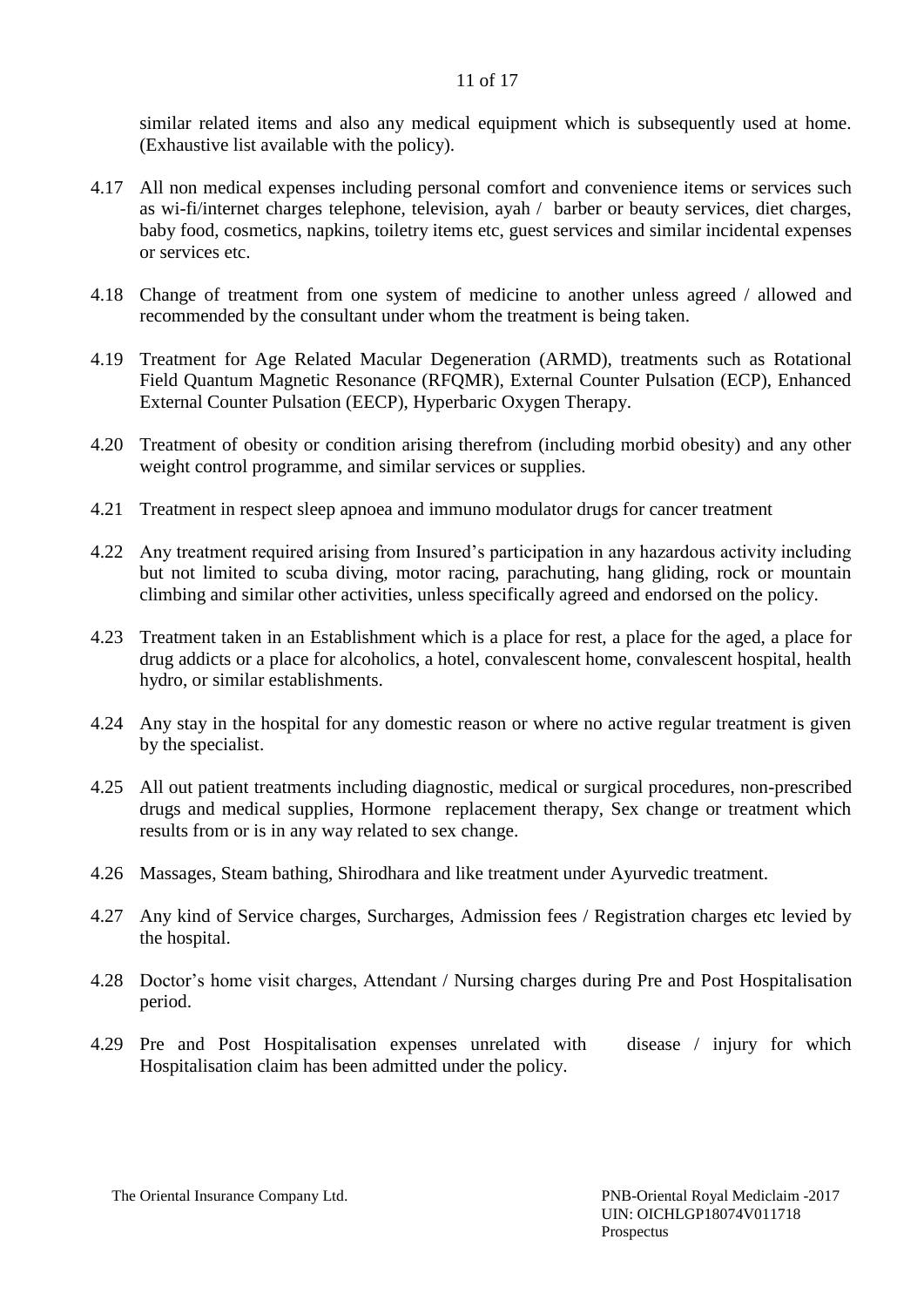# **5. CONDITIONS**

- **5.1 Payment of Premium:** The premium under this policy shall be paid in advance. No receipt for premium shall be valid except on the official form of the Company signed by a duly authorized official of the Company. The due payment of premium shall be condition precedent to the contract.
- **5.2 Due Observance: O**bservance and fulfilment of the terms, provisions, conditions and endorsements of this Policy by the Insured Person in so far as they relate to anything to be done or complied with by the Insured Person shall be condition precedent to any liability of the Company to make any payment under this policy. No waiver of any terms, provisions, conditions and endorsements of this Policy shall be valid, unless made in writing and signed by an authorised official of the Company.
- **5.3 A. Midterm inclusion:** Midterm inclusion of members under the Policy is permitted only on written request and only in respect of
	- i. Newly wed spouse, within 90days of marriage or at the time of renewal of the Policy.
	- ii. New Born / adopted Child from  $91<sup>st</sup>$  day of birth / legal adoption or at the time of renewal of the Policy.

**B. Enhancement of Sum Insured:** Increase in Sum Insured under the Policy is allowed only at the time of Renewal. Increase shall be as given below:

- i. On Renewal, Sum Insured can be increased to the immediate higher slab.
- ii. If size of the family increases on Renewal, Sum Insured can be increased to maximum two slabs higher.
- iii. If there are no claims reported in the two immediate preceding Policy Periods, increase upto any available Sum Insured is allowed.
- iv. Notwithstanding above provisions, no increase in Sum Insured is allowed in policies
	- a. where there are claims reported consecutively in the two immediate preceding Policy Periods OR
	- b. where any one of the insured persons is above the age of 80 years.
- **5.4 Free Look Period**: This policy shall have a free look period. The free look period shall be applicable at the inception of the fresh policy and:
	- 1. The insured will be allowed a period of 15 days from the date of receipt of the policy to review the terms and conditions of the policy and to return the same if not acceptable
	- 2. If the insured has not made any claim during the free look period, the insured shall be entitled to
		- a. A refund of the premium paid less any expenses incurred by the insurer on medical examination of the insured persons and the stamp duty charges or;
		- b. where the risk has already commenced and the option of return of the policy is exercised by the policyholder, a deduction towards the proportionate risk premium for period on cover or;
		- c. Where only a part of the risk has commenced, such proportionate risk premium commensurate with the risk covered during such period.

Premium on cancellation shall be refunded within 15days from the date of receipt of request for Free look cancellation.

The Oriental Insurance Company Ltd. PNB-Oriental Royal Mediclaim -2017

 UIN: OICHLGP18074V011718 Prospectus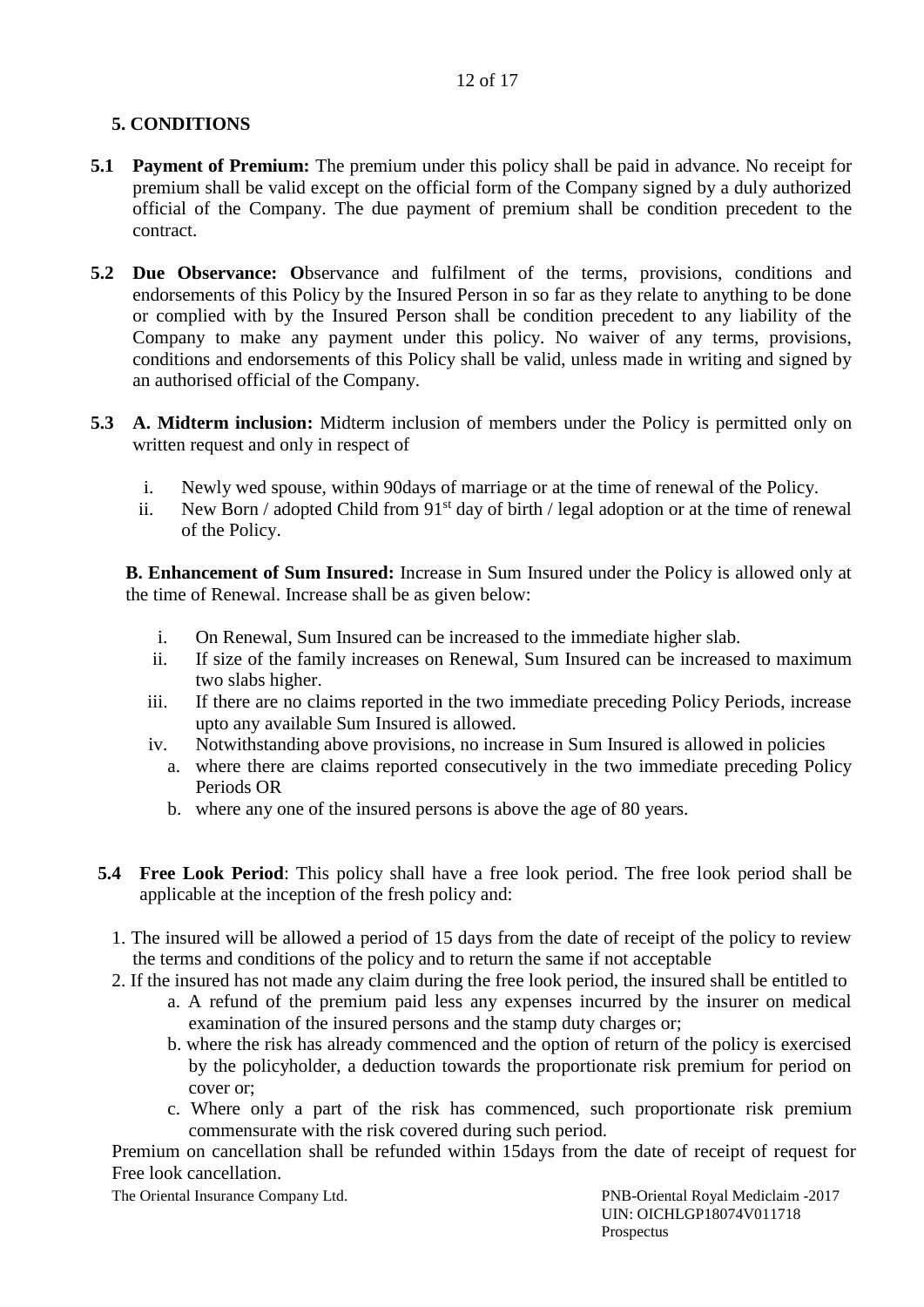- **5.5 Portability:** This being a group policy, in the event of the Insured Person intending to port to any other insurer, the Insured Person must first migrate to the Retail health policy of the Company. After one year of such policy, the insured can port to a health policy of any other Insurer of his choice as per the portability provisions.
- **5.6 Notice of claim:** Immediate written notice of claim with particulars relating to Policy number, ID Card no., Name of insured person in respect of whom claim is made, nature of disease / illness / injury and name and address of the attending Medical Practitioner / Hospital/Nursing Home etc. should be given to the Company / TPA while taking treatment in the Hospital / Nursing Home by fax, email. Such written notice should be given within 48 (forty eight) hours of admission or before discharge from Hospital / Nursing Home, whichever is earlier unless waived in writing.

### **5.7 Procedure for availing cashless access services in network hospital/nursing home:**

- i. Claim in respect of Cashless Access Services will be through the Company / TPA provided admission is in a network Hospital / Nursing Home and is subject to pre admission authorization.
- ii. The Company / TPA reserves the right to deny pre-authorisation in case the Hospital / Insured Person is unable to provide the relevant information / medical details as required by the Company / TPA. In such circumstances denial of Cashless Access should in no way be construed as denial of liability.
- iii. Should any information be available with the Company / TPA which makes the claim inadmissible or doubtful, and warrants further investigations, the authorisation of Cashless facility may be withdrawn.
- iv. Liability under the policy in respect of all expenses incurred in a Network Provider shall be subject to the pre agreed rates between the Company/TPA and the Network Provider. This is irrespective of the claim being under cashless or re-imbursement.
- **5.8 Claim Documents:** Final claim along with documents stated in the policy, should be submitted to the Company / TPA within 15 days of discharge from the Hospital / Nursing Home.
- **5.9 Payment of Claim:** All medical treatments (including diagnostic tests) for the purpose of this insurance will have to be taken in India only and all claims shall be payable in Indian currency only.
- **5.10 Protection of Policyholders' Interests:** Company shall offer a settlement of claim to the insured / claimant (or convey repudiation, if a claim warrants so) within 30days of receipt of all necessary information / documents. Where the circumstances of a claim warrant an investigation in the opinion of the insurer, it shall initiate and complete such investigation at the earliest, in any case not later than 30days from the date of receipt of last necessary document. In such cases, the claim shall be settled within 45days from the date of receipt of last necessary document.

In case of any delay in the payment, (30days / 45 days as the case may be), Company shall be liable to pay interest at a rate which is 2% above the bank rate prevalent at the beginning of the financial year in which the claim is reviewed.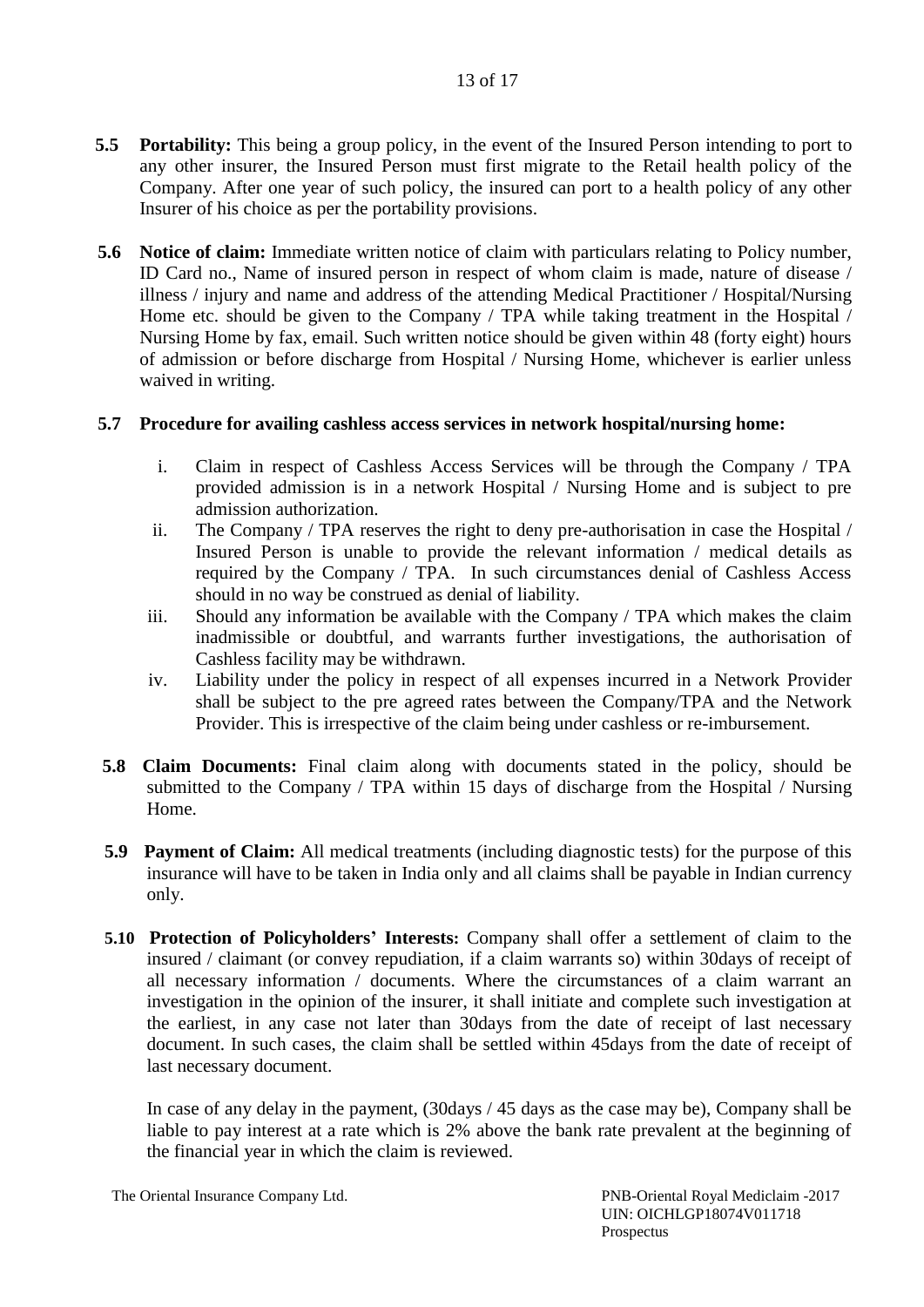- **5.11 Contribution:** If two or more policies are taken by an insured during a period from one or more Insurers to indemnify treatment costs, the insured shall have the right to require a settlement of his claim in terms of any of his policies
	- i. In all such cases, the insurer who has issued the chosen policy, shall be obliged to settle the claim as long as the claim is within the limits of and according to the terms of the chosen policy.
	- ii. Claim under other policy/policies can be made after exhaustion of the sum insured in the earlier chosen policy/policies. However, the insured shall also have the right to prefer claim from other policy/policies for the amounts disallowed under the earlier chosen policy/policies even if the sum insured is not exhausted.

#### **5.12 Renewal of Policy**:

- i. The Company shall not be responsible or liable for non-renewal of policy due to non-receipt or delayed receipt (i.e. after the due date including the grace period of 30 days) of premium or the proposal form or of the Medical Practitioner's report wherever required or due to any other reason whatsoever
- iii. The Company shall not ordinarily deny the renewal of this policy unless on grounds of fraud, moral hazard, misrepresentation or non-cooperation by the insured
- **5.13 Grace period**: In the event of delay in renewal of the policy, a grace period of 30 days is allowed. However, no coverage shall be available during the grace period and any disease/injury contracted during the break period shall not be covered and shall be treated as Pre-existing disease under the renewed policy.
- **5.14 Revision in Premium / Terms**: The premium rates are valid only for the Policy period. The Company may revise the premium rates and / or the terms & conditions of the Policy, upon Renewal thereof, only after due approval from IRDAI. Renewal of this Policy is not automatic; premium due must be paid to the Company on or before the due date. Any revision or modification in the Policy will be notified to the policyholders three months in advance.

#### **5.15 Grievance Redressal:**

- i. The Company shall repudiate the claim if not payable under the policy, mentioning the reasons for repudiation in writing to the Insured / claimant. The Insured / claimant shall have the right to appeal / approach the Customer Service department of the Company at its policy issuing office, concerned Divisional Office, concerned Regional Office or of the Head Office, situated at A-25/27, Asaf Ali Road, New Delhi-110002. E-mail id is csd@orientalinsurance.co.in.
- ii. If the insured is not satisfied with the reply of the Customer Service department, he may approach the Insurance Ombudsman, established by the Central Government for redressal of grievance. The Insurance Ombudsman is empowered to adjudicate on personal line insurance claims upto Rs.20 lakhs.
- **5.16 Arbitration:** If any dispute or difference shall arise as to the quantum to be paid under the policy (liability being otherwise admitted) such difference shall independently of all other questions be referred to the decision of a sole arbitrator to be appointed in writing by the parties; or if they cannot agree upon a single arbitrator within 30 days of any party invoking arbitration, the same shall be referred to a panel of three arbitrators, comprising of two arbitrators, one to be appointed by each of the parties to the dispute/difference and the third arbitrator to be appointed by such two arbitrators and arbitration shall be conducted under and

The Oriental Insurance Company Ltd. PNB-Oriental Royal Mediclaim -2017

 UIN: OICHLGP18074V011718 Prospectus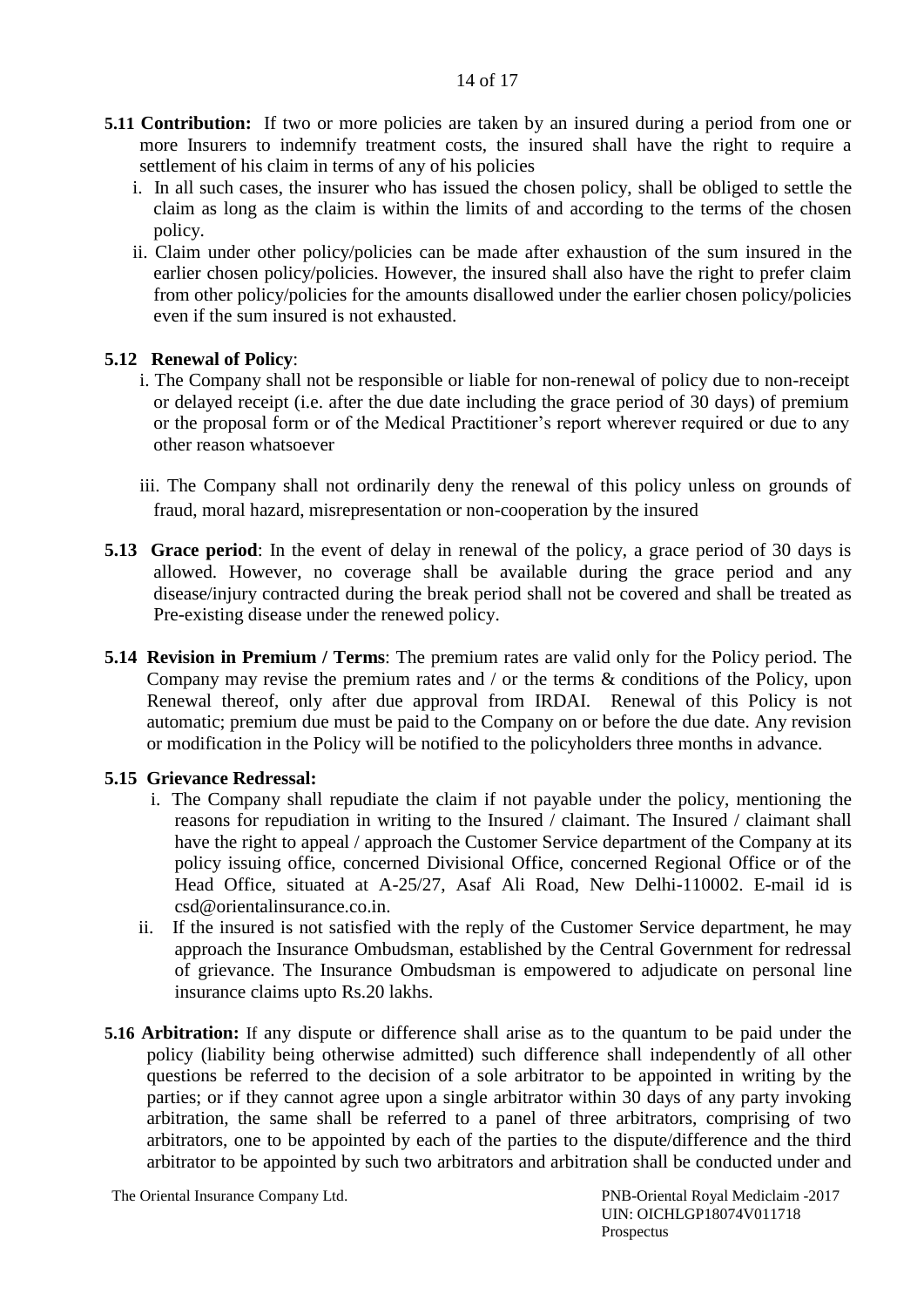in accordance with the provisions of the Arbitration and Conciliation Act, 1996, and subsequent amendments.

It is clearly agreed and understood that no difference or dispute shall be referable to arbitration as herein before provided, if the Company has disputed or not accepted liability under or in respect of this policy.

It is hereby expressly stipulated and declared that it shall be a condition precedent to any right of action or suit upon this policy that award by such arbitrator/ arbitrators of the amount of the loss or damage shall be first obtained.

**5.17 Cancellation Clause:** Company may at any time, cancel this Policy (on grounds of fraud, moral hazard, misrepresentation or non-co-operation), by sending the Insured 30 (Thirty) days notice by registered post at the Insured's last known address. Also, anytime during the currency of the policy, if violation of 1.0 (e) comes to the notice, the Company shall cancel all policies, but one, choice of such one policy shall be with the affected Account holder. No refund of premium shall be made when cancellation is on grounds of fraud, moral hazard or misrepresentation or violation of 1.0(e).

The Insured may at any time cancel this policy and in such event the Company shall allow refund of premium after retaining premium at Company's short period rates (as per table given below) provided no claim has occurred during the policy period up to the date of Cancellation.

|    | <b>Period on Risk</b> | <b>Premium to be charged</b>   |  |
|----|-----------------------|--------------------------------|--|
|    | Upto 1 Month          | $1/4$ th of the annual premium |  |
|    | Upto 3 Months         | $1/2$ of the annual premium    |  |
| 3. | Upto 6 Months         | 3/4th of the annual premium    |  |
| 4. | Exceeding 6 months    | Full annual premium            |  |

- **5.18 Product Withdrawal**: This product may be withdrawn in future with due approval of IRDAI. However, in the event of withdrawal of the product, the insured shall be informed of the options available.
- **5.19 IT Exemption:** The premium under the Policy is eligible for Income Tax exemption in accordance with the extant IT Act.
- **5.20 Disclosure of Information Norm:** Non disclosure, concealment or misrepresentation of material facts or making false statements in the Proposal Form or any other document submitted therewith, shall render the policy null and void ab initio and the Company shall not be liable under this policy. The Company shall, also not be liable under the policy in respect of any claim, if such claim be in any manner- intentionally or fraudulently or otherwise misrepresented or concealed or involves making false statement or submitting false bills whether by the insured person or any Institution/ Organisation on his behalf. Company shall be at liberty to take suitable legal action against the Insured person/ Institution/ Organisation as per the laws.
- **5.21 IRDAI Regulations:** This Policy is subject to IRDAI (Protection of policy holders' interest) Regulation, 2002 & 2017 and IRDAI (Health Insurance) Regulations 2013 & 2016 and Guidelines on Standardisation in Health Insurance as amended from time to time.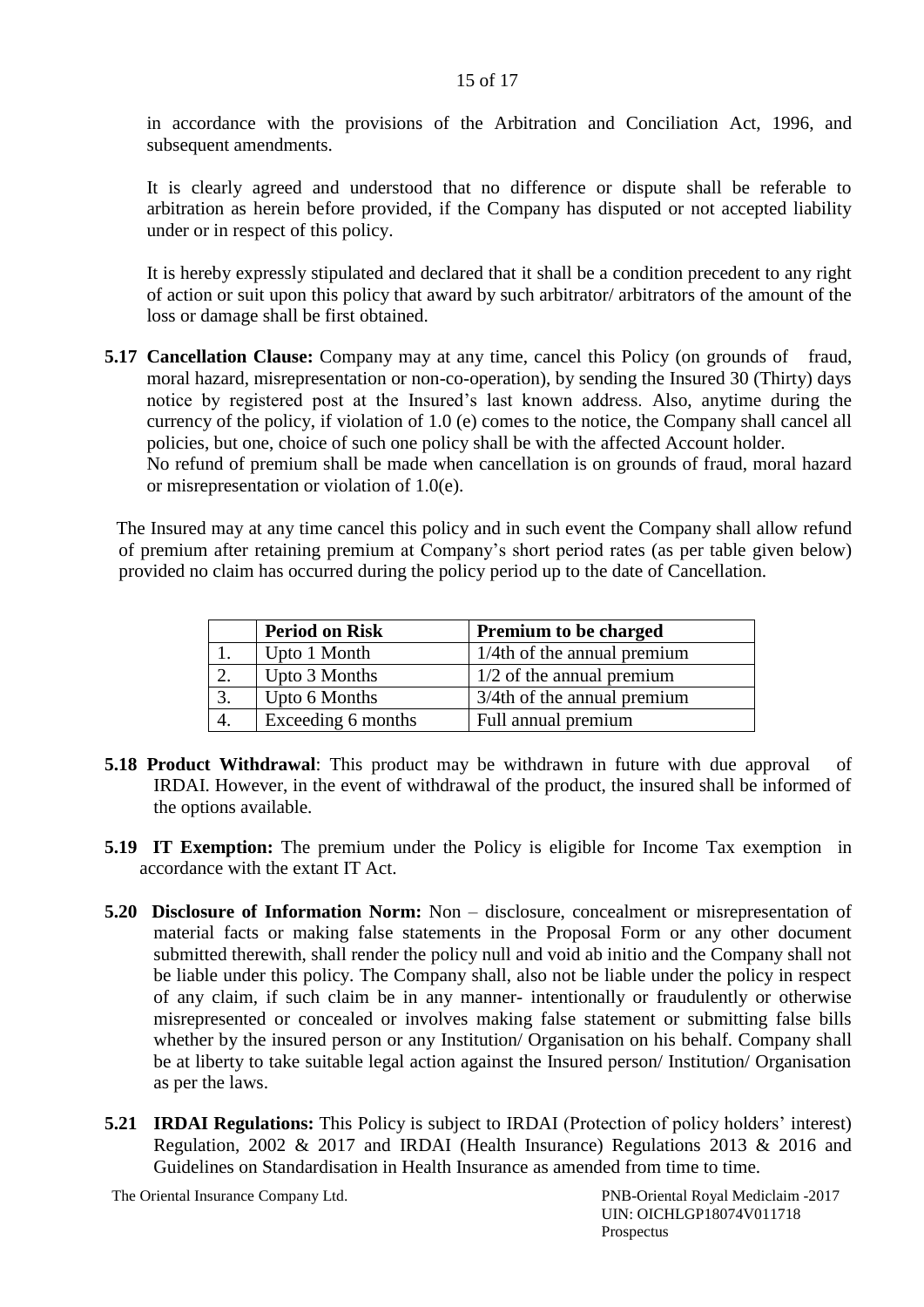#### 16 of 17

- **5.22 Jurisdiction**: All disputes or differences under or in relation to the Policy shall be determined by the Indian Courts and according to the Indian Laws.
- **5.23 How to apply for Insurance:** The Proposer has to complete the Proposal Form in duplicate and submit Insured Person's details in respect of each member. The proposer has to affix coloured stamp size photograph of each member proposed to be insured on the Proposal Form against the name of the person. These photographs will be utilised by TPA for preparing ID cards.

The Prospectus contains salient features of the Policy. For details, reference is to be made to the Policy. In case of any difference between the Prospectus and the Policy, the terms and conditions of the Policy shall prevail.

The Prospectus and Proposal Form are part of the Policy. Hence please read the Prospectus carefully and sign the same. The Proposal Form is to be completed in all respects for each person proposed for insurance. Both the Prospectus and the Proposal Form are to be submitted to the office or to the agent.

Name of the Proposer: Signature

Address:

Place: Date:

#### **5.24 INSURANCE ACT 1938 SECTION 41 - PROHIBITION OF REBATE**

Section 41 of the Insurance Act 1938 provides as follows:

1. No person shall allow, or offer to allow, either directly or indirectly, as an inducement to any person to take out or renew or continue an insurance in respect of any kind of risk relating to lives or property in India, any rebate of the whole or part of the commission payable or any rebate of the premium shown on the Policy, nor shall any person taking out or renewing or continuing a Policy accept any rebate except such rebate as may be allowed in accordance with the published Prospectus or tables of the Insurer.

2. Any person making default in complying with the provisions of this section shall be liable for a penalty which may extend to Ten Lakh Rupees.